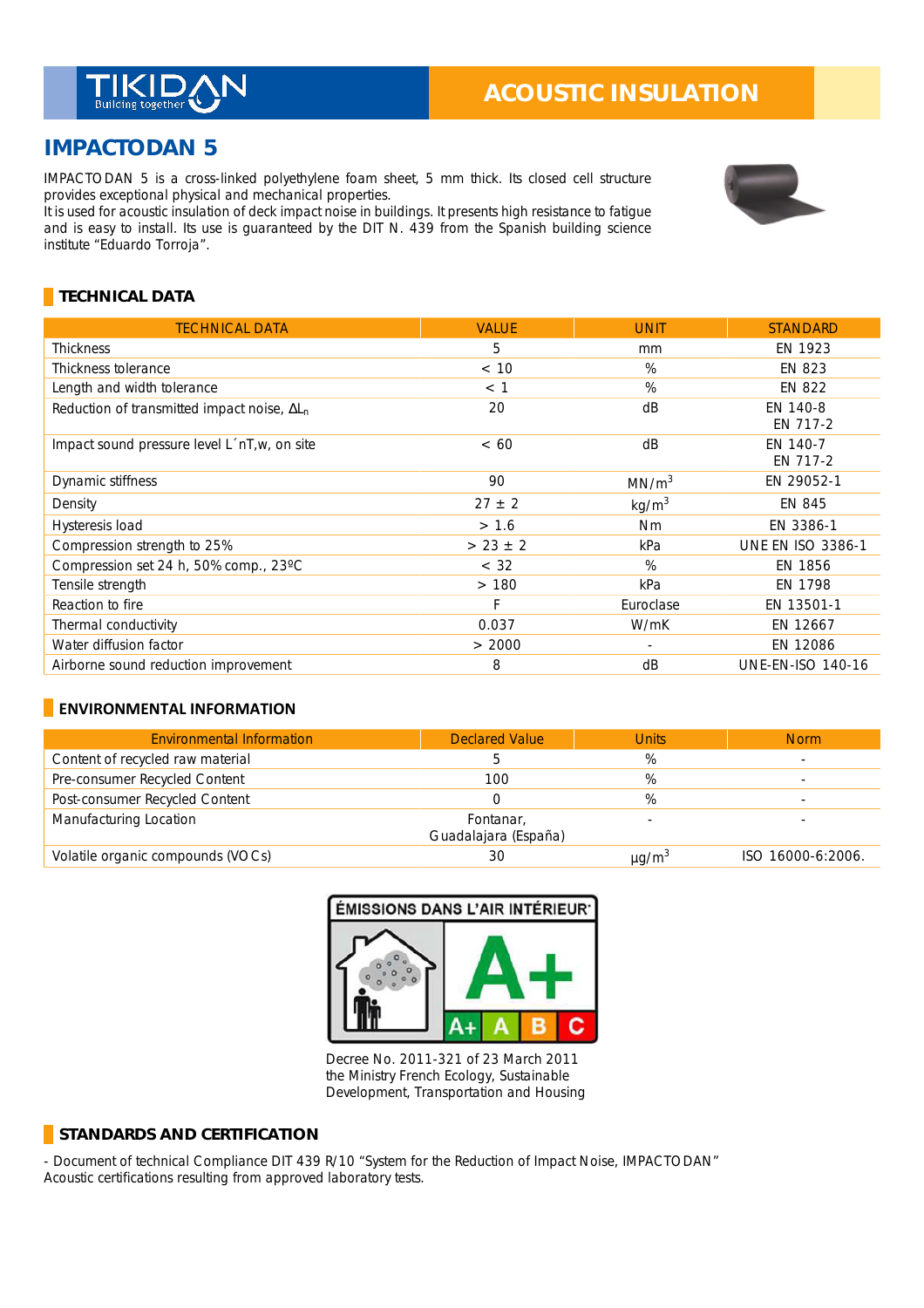

### **IMPACTODAN 5**

| Laboratorv | Test (EN 140-3) No | <b>Result (EN 717-1)</b> |
|------------|--------------------|--------------------------|
| LABEIN     | B 130 124 V8       | 21 dB                    |
| LABEIN     | B 130 104 V5       | 20 dB                    |

**SCOPE** 

- Acoustic insulation against airborne and impact noise of supports between different users in residential buildings or facilities in urban areas, like houses, hotels, hospitals, etc.

- Insulation addition of floating floors against low-middle and high frequencies on all kind of commercial premises such as restaurants, supermarkets, areas with music, etc.

- Renewal of floors in residential buildings.

#### **PRESENTATION**

| <b>PRESENTATION</b> | <b>VALUE</b> | <b>UNIT</b>              |
|---------------------|--------------|--------------------------|
| Length              | 50           | m                        |
| Width               |              | m                        |
| Total thickness     | 5.           | mm                       |
| Diameter            | 60           | cm                       |
| Product code        | 620005       | $\overline{\phantom{0}}$ |



- 1. Forjado
- 2. Impactodan<br>3. Resitente car
- Resitente cargada de argamasa
- 4. Received mortar screed

#### **INSTRUCTION FOR USE**

An installation of the IMPACTODAN 5 is shown in the following pictures: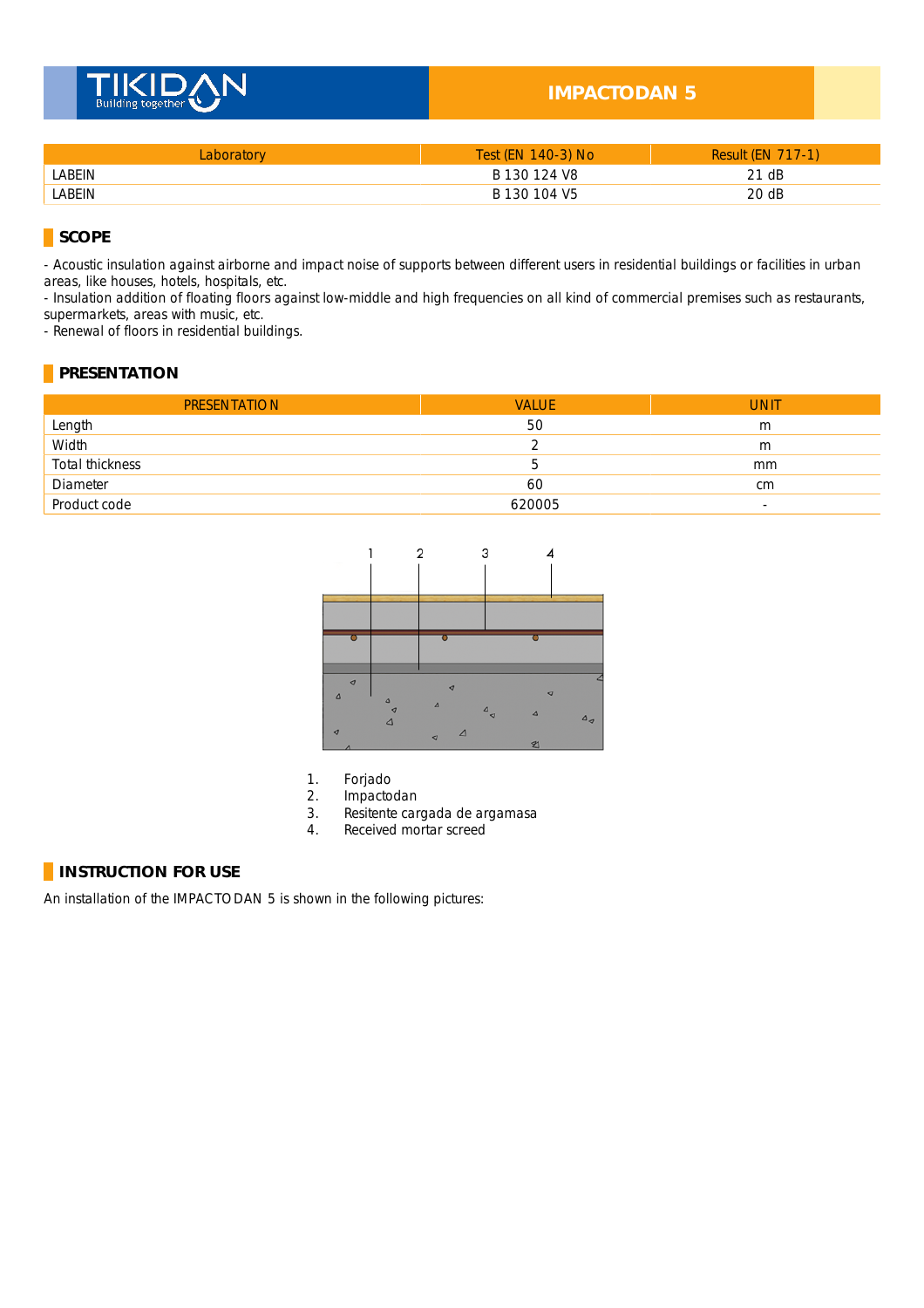

# **IMPACTODAN 5**







- 
- 1. Extend<br>
2. Seal ov<br>
3. Vertical<br>
4. Protect 2. Seal overlap
- 3. Vertical overlap
- 4. Protect installations
- 5. Check<br>6. Pour th
- Pour the mortar